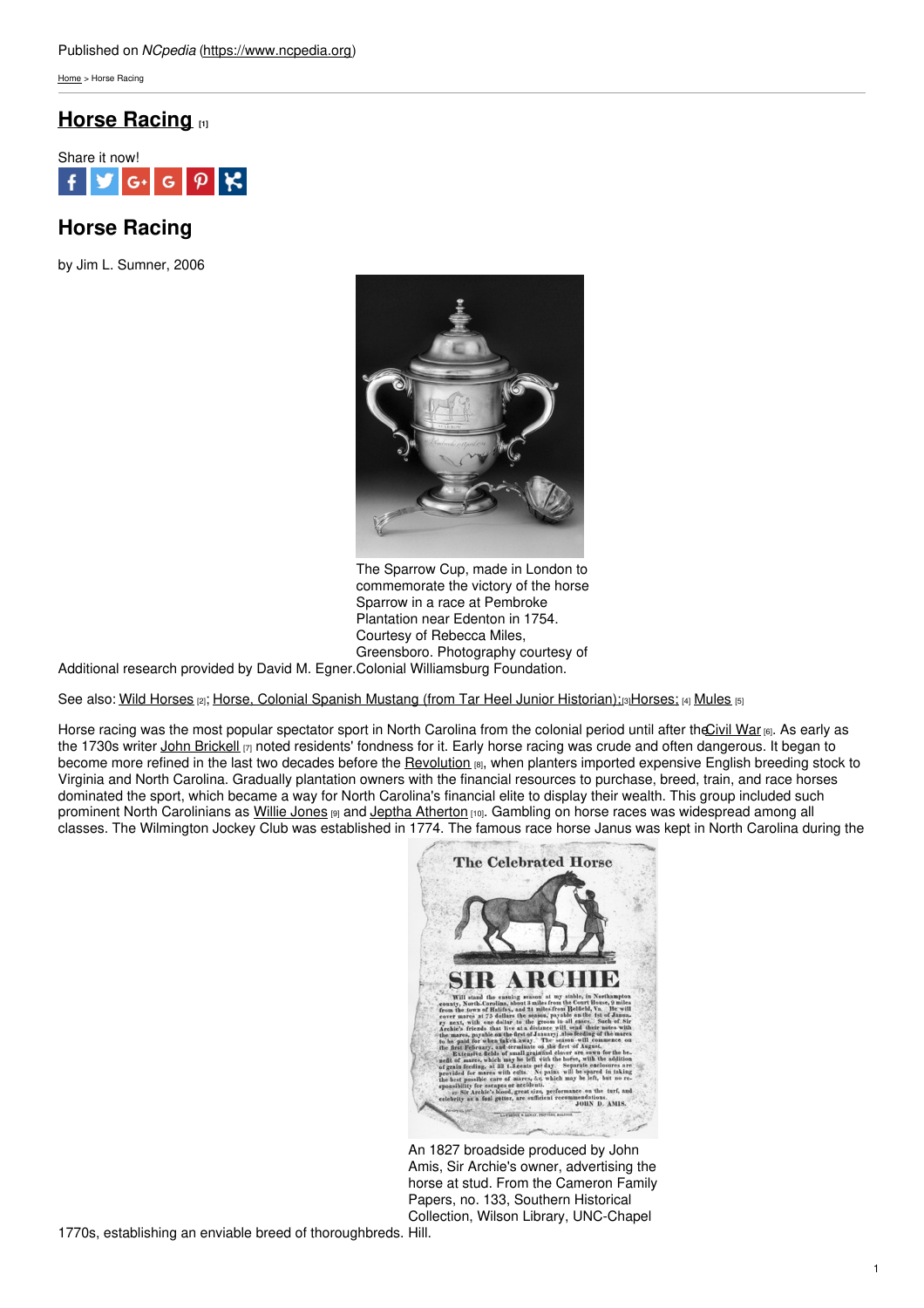Horse racing expanded its hold after the American Revolution, as jockey clubs were established in every region, annual races became major social events, and horse breeding became big business. It became necessary to standardize racing weights, distances, and other variables. As a result horse racing became the first sport to become bureaucratized. The preferred distance for the top thoroughbred races was four miles, the so-called "heroic distance."

The center of North Carolina racing in the[antebellum](https://www.ncpedia.org/history/1776-1860/antebellum-begins)  $(11)$  era remained the region near the [Roanoke](https://www.ncpedia.org/rivers/roanoke) River  $(12)$ . That area was the home of the state's most famous race horse, Sir Archie [\(1805-33\)](https://www.ncpedia.org/sir-archie) [13], a horse so successful that his career ended after only a handful of races because his owner could find no competition. Sir Archie's owner at that time was [Warren](https://www.ncpedia.org/geography/warren) County [14] native William Ransom Johnson [15], a [well-respected](https://www.ncpedia.org/biography/johnson-william-ransom) trainer and owner known by the national racing fraternity by his nickname "Napoleon of the Turf." Johnson eventually moved to Virginia but not before selling Sir Archie to former governor [William](https://www.ncpedia.org/davie-william-richardson) R. Davie [16]. Eventually [Northampton](https://www.ncpedia.org/geography/northampton) County [17] planter William Amis acquired Sir Archie, putting the horse at stud at his Mowfield Plantation. Sir Archie became one of the most successful studs ever, with the careers of his 400 progeny leading to his designation as the "Foundation Sire of the American Thoroughbred." Many champions trace their line through Sir Archie.

The Civil War ended the plantation system upon which southern horse racing had been established. Despite the disappearance of the jockey clubs, however, horse racing continued to be a popular activity at the North [Carolina](https://www.ncpedia.org/government/fair/history) State Fair [18] in [Raleigh](https://www.ncpedia.org/geography/raleigh) [19] and at regional and county fairs. These races were much shorter than those in the antebellum period-usually about one mile-and, at the fairs, were almost evenly divided among flat and harness racing. The advent of the automobile in the early twentieth century further marginalized horse racing, and the sport eventually disappeared from the fair circuit.

But horse racing never completely disappeared. In the early 1950s, steeplechases became popular at Stoneybrook Stables near [Southern](https://maps.google.com/maps?oe=utf-8&client=firefox-a&q=Southern+Pines&ie=UTF-8&hq=&hnear=0x8854b365d7e673df:0xe507ac4cde175dac,Southern+Pines,+NC&gl=us&ei=UhIIUN2rJIr88gTQiYyHBA&ved=0CJABELYD) Pines [20]. The mountain community of Tryon also has hosted successful steeplechase races. In 1992 harness racing was reintroduced at the state fair after an absence of decades. By the late twentieth century, however, big-time horse racing had become closely connected to gambling, an illegal activity in North Carolina. Several attempts have been made to institute parimutuel gambling in the state, but by 2006 none had gained legislative approval.

#### **References:**

Elizabeth Amis Blanchard and Manly Wade Wellman, *The Life and Times of Sir Archie: The Story of America's Greatest Thoroughbred, 1805-1833* (1958).

Henry W. Lewis, "Horses and Horsemen in Northampton before 1900,"*NCHR* 51 (April 1974).

Alexander Mackay-Smith, *The Colonial Quarter Race Horse* (1983).

Jim L. Sumner, "The State Fair and the Development of Modern Sports in Late Nineteenth-Century North Carolina,"*Journal of Sport History* 15 (Summer 1988).

### **Additional Resources:**

NC Historical Marker, Sir Archie: [https://www.ncdcr.gov/about/history/division-historical-resources/nc-highway-historical-marker](https://www.ncdcr.gov/about/history/division-historical-resources/nc-highway-historical-marker-program/Markers.aspx?ct=ddl&sp=search&k=Markers&sv=E-83 - SIR ARCHIE)program/Markers.aspx?ct=ddl&sp=search&k=Markers&sv=E-83%20-%20SIR%20ARCHIE [21]

**Authors:** [Egner,](https://www.ncpedia.org/category/authors/egner-david-m) David M. [22] [Sumner,](https://www.ncpedia.org/category/authors/sumner-jim-l) Jim L. [23] **From:** [Encyclopedia](https://www.ncpedia.org/category/entry-source/encyclopedia-) of North Carolina, University of North Carolina Press.[24]

1 January 2006 | Egner, David M.; Sumner, Jim L.

**Source URL:** https://www.ncpedia.org/horse-racing

### **Links**

- [1] https://www.ncpedia.org/horse-racing
- [2] https://www.ncpedia.org/wild-horses
- [3] https://www.ncpedia.org/symbols/horse
- [4] https://www.ncpedia.org/horses
- [5] https://www.ncpedia.org/mules [6] https://www.ncpedia.org/civil-war
- [7] https://www.ncpedia.org/biography/brickell-john
- [8] https://www.ncpedia.org/american-revolution
- [9] https://www.ncpedia.org/biography/jones-willie
- [10] https://docsouth.unc.edu/csr/index.html/document/csr16-0353
- [11] https://www.ncpedia.org/history/1776-1860/antebellum-begins
- [12] https://www.ncpedia.org/rivers/roanoke
- [13] https://www.ncpedia.org/sir-archie
- [14] https://www.ncpedia.org/geography/warren
- [15] https://www.ncpedia.org/biography/johnson-william-ransom
- [16] https://www.ncpedia.org/davie-william-richardson
- [17] https://www.ncpedia.org/geography/northampton
- [18] https://www.ncpedia.org/government/fair/history
- [19] https://www.ncpedia.org/geography/raleigh

8&hq=&hnear=0x8854b365d7e673df:0xe507ac4cde175dac,Southern+Pines,+NC&gl=us&el=UhIIUN2rJIr88gTQiYyHBA&ved=0CJABELYD [21] https://www.ncdcr.gov/about/history/division-historical-resources/nc-highway-historical-marker-program/Markers.aspx?

ct=ddl&amp:sp=search&amp:k=Markers&amp:sv=E-83%20-%20SIR%20ARCHIE

<sup>[20]</sup> https://maps.google.com/maps?oe=utf-8&client=firefox-a&q=Southern+Pines&ie=UTF-